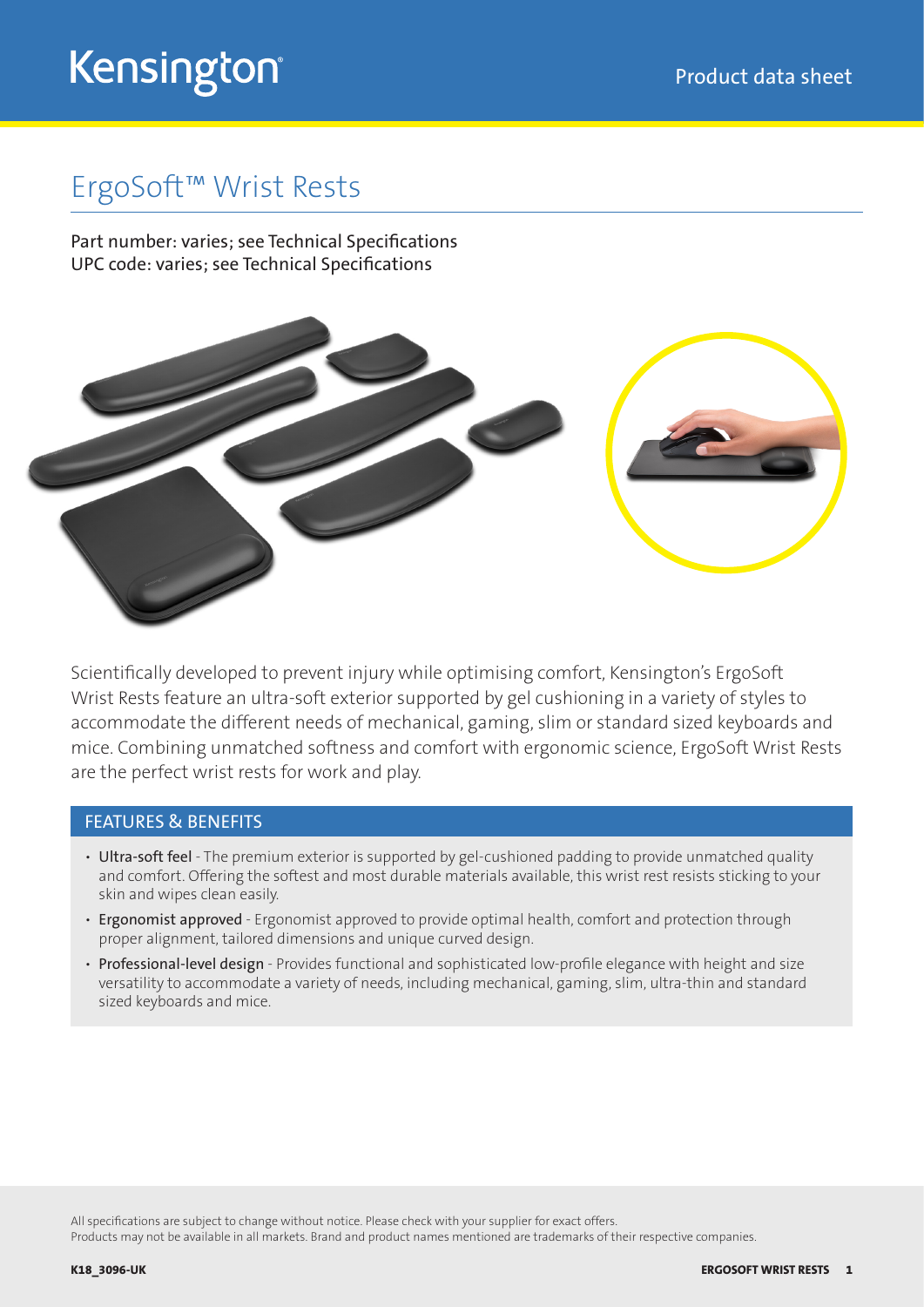## Technical specifications

#### MATERIAL SPECIFICATIONS

- Exterior: Coloured TPU with texture
- Interior: Gel
- Bottom: Elastomer

#### COUNTRY OF ORIGIN, REGULATORY, AND WARRANTY

- Country of Origin: Taiwan
- Certifications & Compliance: REACH, RoHS, Prop 65
- Warranty: 2 Year Limited Warranty

#### PRODUCT DIMENSIONS

| Part No  | <b>UPC</b> | Product                                                  | Length            | Width                       | Height                      | Weight                               |
|----------|------------|----------------------------------------------------------|-------------------|-----------------------------|-----------------------------|--------------------------------------|
| K52798WW | 8589652798 | ErgoSoft Wrist Rest for<br>Mechanical & Gaming Keyboards | 463mm<br>(18.2in) | 79 <sub>mm</sub><br>(3.1in) | 25mm<br>(1.0in)             | 0.65kg<br>$(1.42$ lbs)               |
| K52799WW | 8589652799 | ErgoSoft Wrist Rest for Standard<br>Keyboards            | 445mm<br>(17.5in) | 101mm<br>(4.0in)            | 15mm<br>(0.6in)             | 0.58kg<br>$(1.26$ lbs)               |
| K52800WW | 8589652800 | ErgoSoft Wrist Rest for Slim<br>Keyboards                | 432mm<br>(17.0in) | 101mm<br>(4.0in)            | 10mm<br>(0.4in)             | 0.38kg<br>$(0.83$ lbs)               |
| K52801WW | 8589652801 | ErgoSoft Wrist Rest for Slim,<br>Compact Keyboards       | 281mm<br>(11.1in) | 100mm<br>(3.9in)            | 10 <sub>mm</sub><br>(0.4in) | $0.26$ <sub>kg</sub><br>$(0.56$ lbs) |
| K52802WW | 8589652802 | ErgoSoft Wrist Rest for Standard<br>Mouse                | 152mm<br>(6.0in)  | 73mm<br>(2.9in)             | 18mm<br>(0.7in)             | 0.15kg<br>$(0.33$ lbs)               |
| K52803WW | 8589652803 | ErgoSoft Wrist Rest for Slim<br>Mouse/Trackpad           | 160mm<br>(6.3in)  | 108mm<br>(4.3in)            | 8 <sub>mm</sub><br>(0.3in)  | $0.12$ <sub>kg</sub><br>$(0.27$ lbs) |
| K55888WW | 8589655888 | ErgoSoft Wrist Rest Mouse Pad                            | 240mm<br>(9.45in) | 195mm<br>(7.68in)           | 21mm<br>(0.8in)             | 0.31kg<br>$(0.68$ lbs)               |

#### PACKAGING DIMENSIONS

- Packaging Style: Blister with touch hole + retail card/full UV/partial heatseal
- Retail Pack: 1 ErgoSoft Wrist Rest
- Master Carton: 6 ErgoSoft Wrist Rests

All specifications are subject to change without notice. Please check with your supplier for exact offers.

Products may not be available in all markets. Brand and product names mentioned are trademarks of their respective companies.